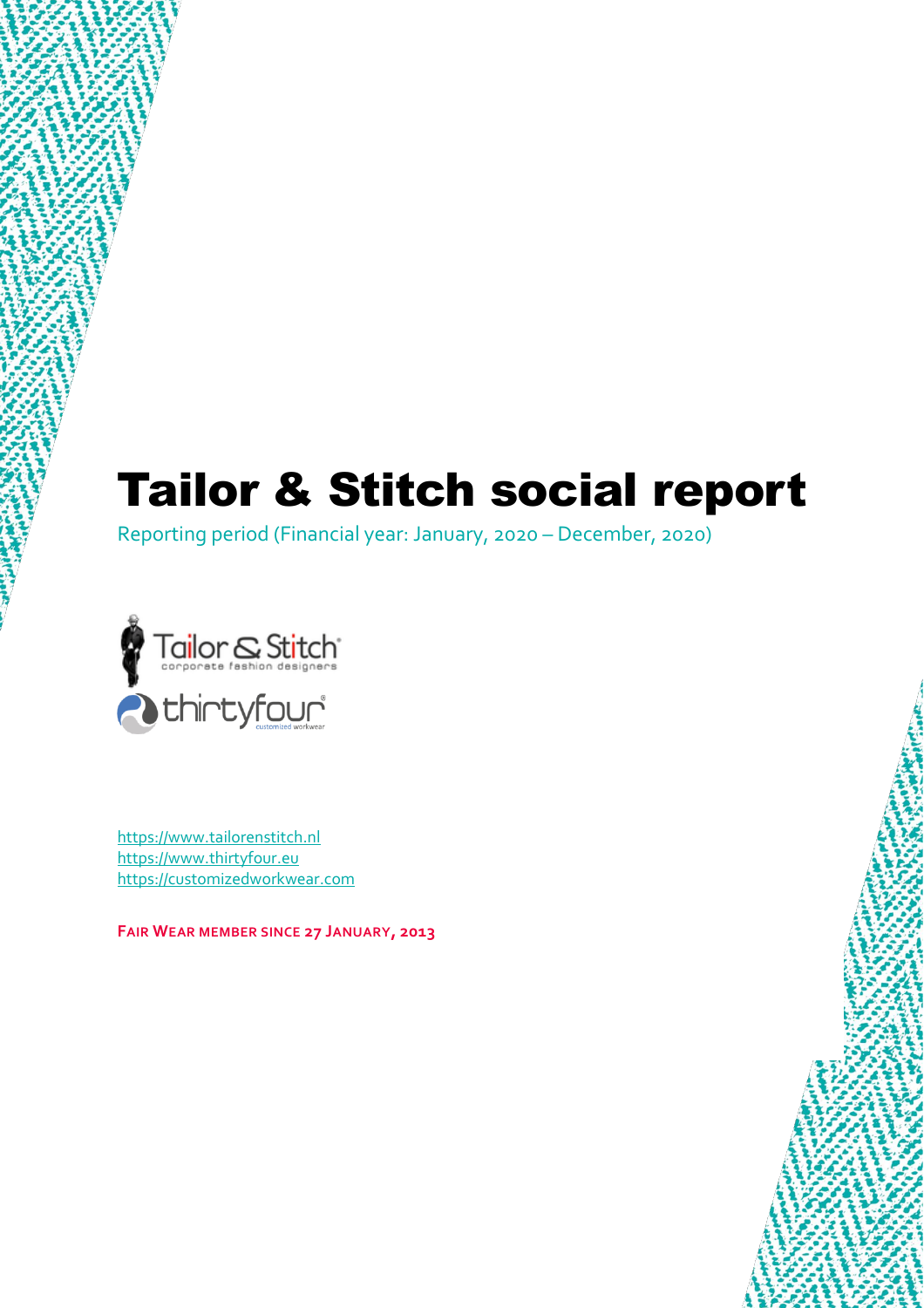## Table of contents

| <b>Organisational chart</b> |  |
|-----------------------------|--|
|                             |  |

| 5              |
|----------------|
|                |
| - 6            |
|                |
| 8 <sup>8</sup> |
|                |

## [Coherent system for monitoring and remediation](#page-9-0) 10

| Information management_____________                  |    |
|------------------------------------------------------|----|
| Activities to inform manufacturers and workers<br>17 |    |
|                                                      |    |
|                                                      |    |
| Training and capacity building ________________      | 16 |
|                                                      | 16 |
|                                                      | 16 |
|                                                      |    |
|                                                      |    |
|                                                      |    |
|                                                      |    |
|                                                      |    |
|                                                      |    |

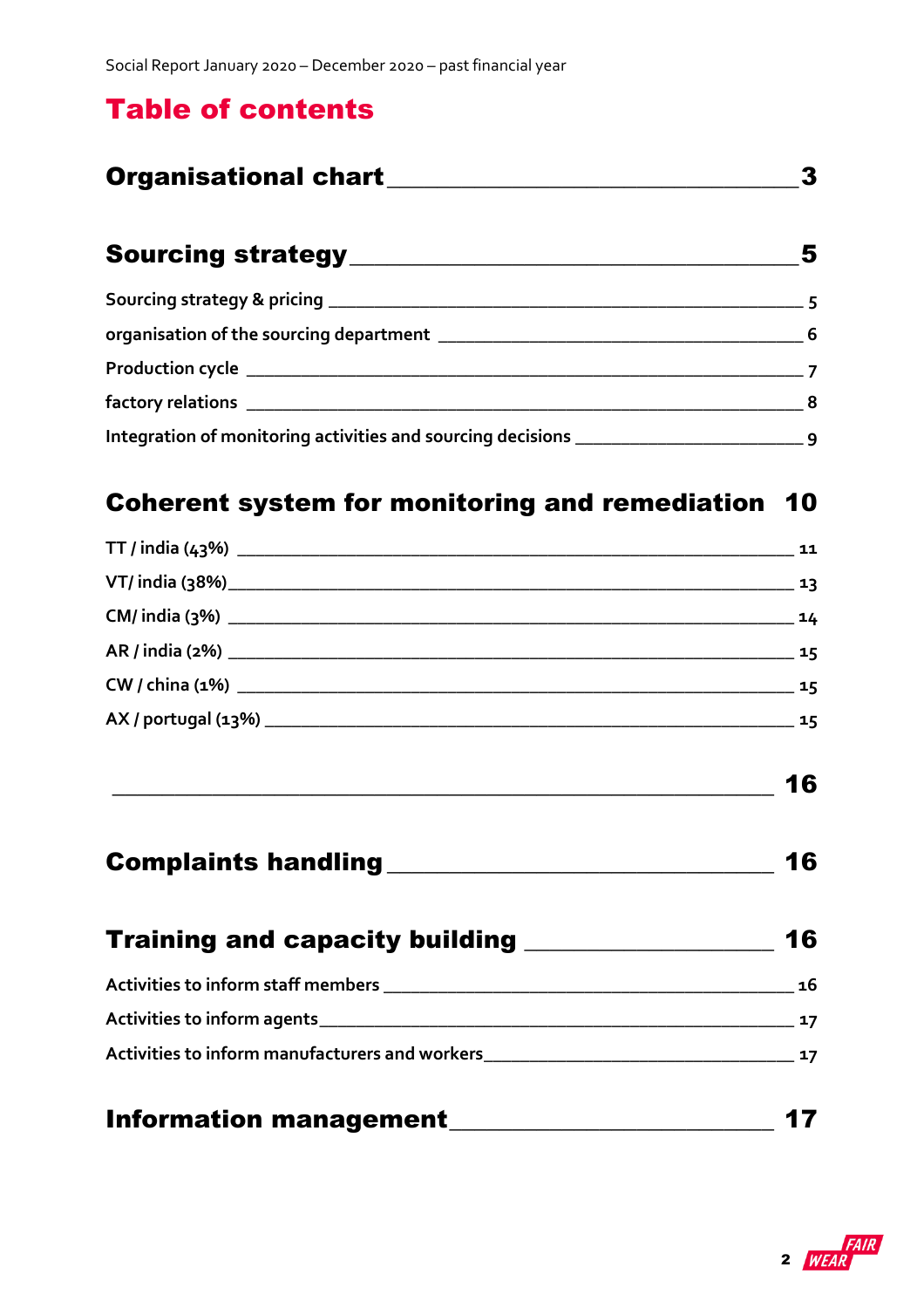| <b>Transparency &amp; communication</b> | 18 |
|-----------------------------------------|----|
| Stakeholder engagement                  | 18 |
| <b>Corporate Social Responsibility</b>  | 19 |

# Tailor & Stitch social report

NOTE: Under each question, please focus on the improvement that has been realised in the previous financial year. Given that the report will be published on the website, delete the parts where we explain the question/description.

## <span id="page-2-0"></span>Organisational chart



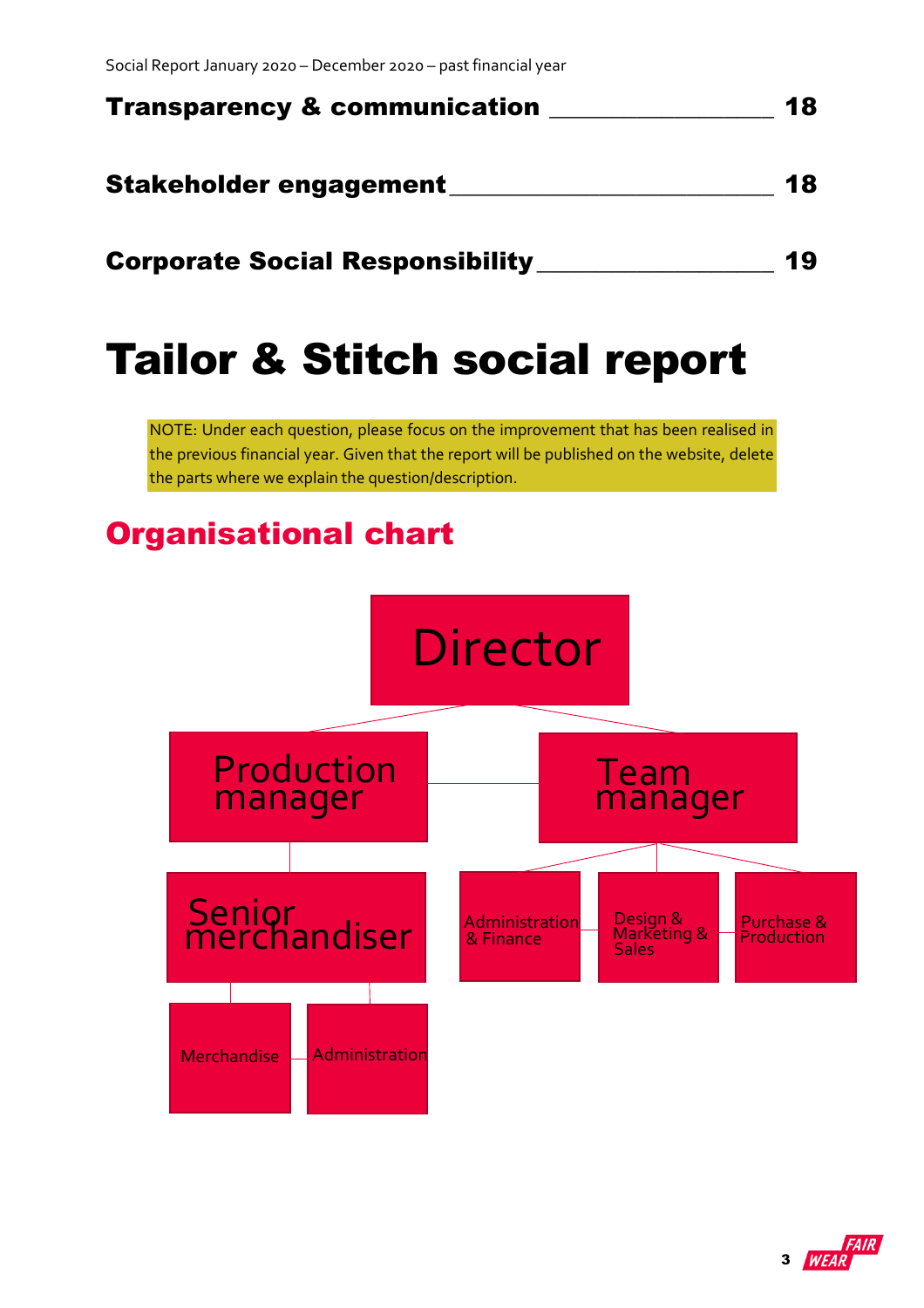## Summary: 2020 goals & achievements

In 2019 we opened our production office in India with the goal to have maximum insight in our supply chain. Besides our own production office in Delhi, we also launched our new digital supply chain management system. This system has been built specially for our company. These two huge accomplishments have formed a good base for further progress in 2020.

In 2020 we improved our system, we took it to the next level. We now have fully insight in following components: production, finance, shipments, stock and relations. We now know exactly which fabrics we have in stock, how many meters we have in stock and what the total value is of our stock. We make sure we sell these fabrics to our customers so our factory won't get stuck with surplus stock. Besides this we started doing our bookkeeping in the system, for a big part. Goal for next year is to do the fully bookkeeping in our systems. We also started getting our production capacity visible. We gave our system developer the assignment to create a big, interactive agenda to see all projects in one overview. This overview will show us if we have enough capacity for all projects at a certain time. If we have to much projects, we can take action so we can avoid overtimes for our tailors and delays for our customers. This projects has been thought through and now the building has been started so we can introduce this new achievement in 2021.In short, we have worked out a lot of digital approvements to keep better overview and to make life easier for all employees.

Besides the digital improvements we also really focused on all the points of improvement we received from FairWear. Since we took over the management of factory The Tailors only in 2019, there were a lot of improvement points. The factory was not compliant with any of the Fair Wear Foundation standards but we managed to pass the audits in 2019. From this point we started building in 2020 towards a leadership in sustainability. We decided to focus this and next year on the living wages and we made a plan together with the factory to eventually pay 2000 INR above the minimum. We will achieve this in four steps of 500 INR. The first two steps have been made and in 2021 the following

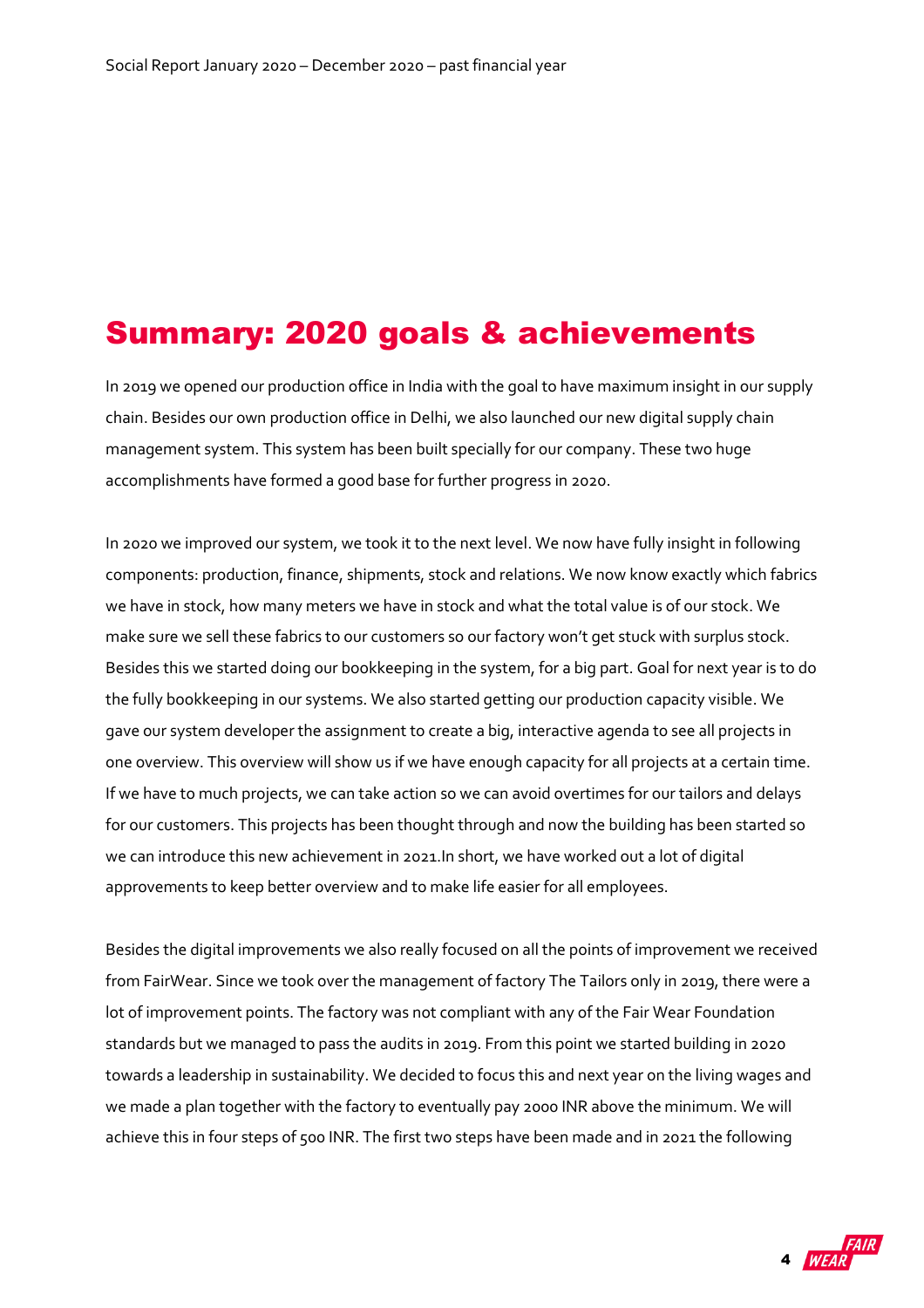two steps will follow. Our tailors are very happy with their salary increase and are working very hard to increase their efficiency in return.

Of course the year 2020 turned out the be very different from what we expected. Due to COVID-19 we had to close our factory for a couple of weeks. We would like to highlight the positive aspects of the pandemic. We made sure all our tailors had enough money to get back to their family for the time being. We paid them even though they could not work for us, this resulted in a great feeling of gratitude and loyalty among our tailors.

Bart Ebink, director of Tailor & Stitch raised great awareness for the Fair Wear Foundation since he decided to take over the lead of our sustainability dossier. He reminds the offices in India and The Netherlands of the importance of Fair Wear on a daily base. He also plans meetings with fabric and trim suppliers to get to know about all new developments regarding sustainability. He attends all webinars and organizes internal meetings with both offices to discuss interesting new developments and trends.

## <span id="page-4-0"></span>Sourcing strategy

### <span id="page-4-1"></span>SOURCING STRATEGY & PRICING

Since we took over the management of the factory The Tailors, we decided to stop the further sourcing process for woven styles. We came to agreements regarding MOQ's, Leadtimes and prices with The Tailors. We work with fixed models/styles and have received an open costing for every style. We checked all open costings and came to an agreement for every style. We made a pricelist with all fixed prices and this pricelist we update every time we get a new style in the collection. Every year we will discuss the prices one time to negotiate new prices so we can work with these prices the rest of the year. We find it important that both parties make profit at the year-end closing.

Our factory and offices should make profit but on the other hand we have to make sure we won't price ourselves out of the market. To avoid this situation we started working with an technician who checks every now and then how we are working and calculating. These reports lead to higher efficiency and ensure less working hours for projects which results in less costs and better prices for our customers.

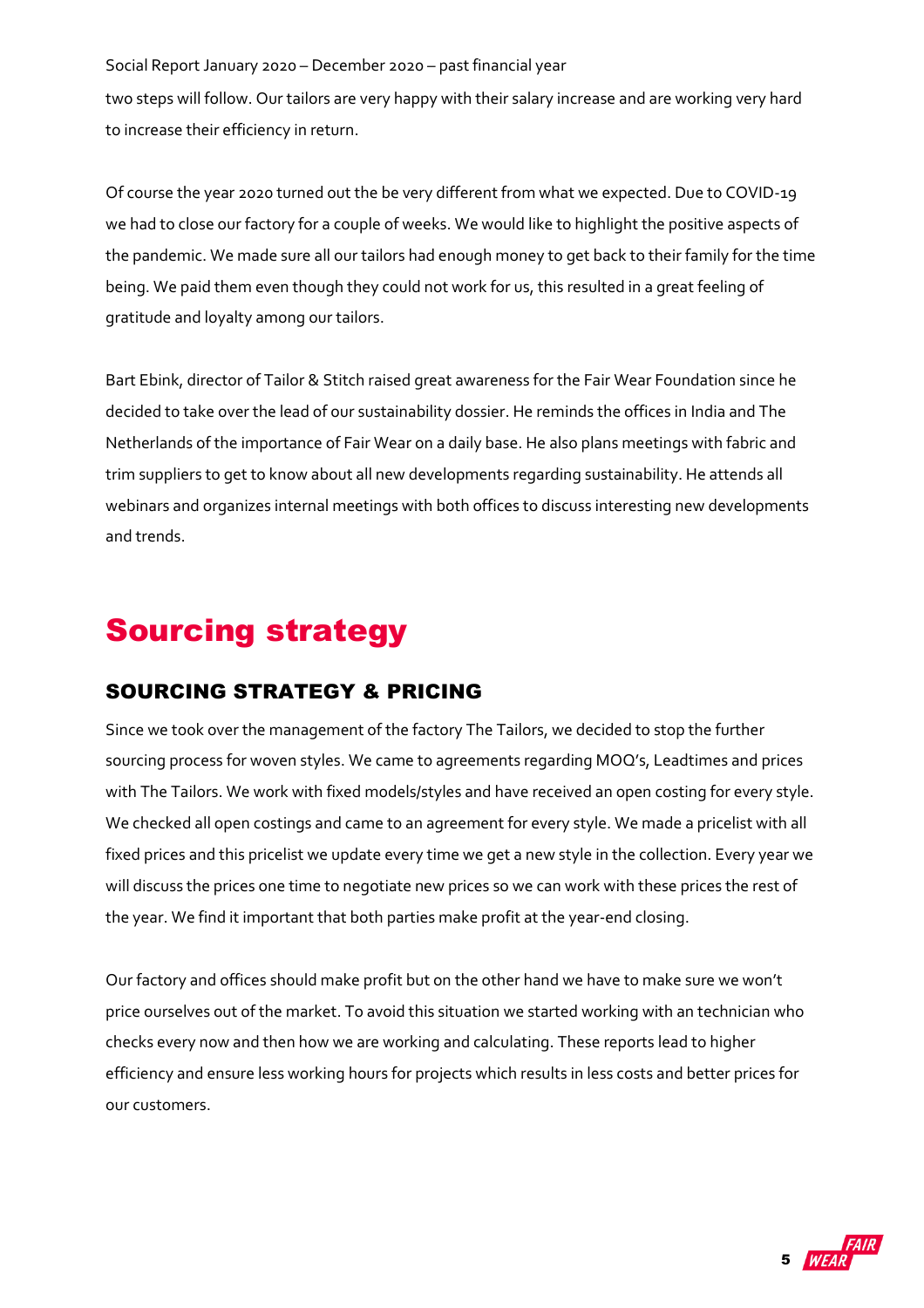For our knitwear we have a collaboration with VT but we decided to source for an extra knitwear factory. We are still happy with the quality VT delivers but since they are very busy our productions sometimes have to wait too long. Since we want to avoid overtime for the employees of VT and on the other hand don't want to delay every delivery date we gave our customer, we decided to start our sourcing process. We had a couple of criteria: Fair Wear Foundation member, similar sustainable customers, high quality, enough capacity, ability to fulfill timeline and deadlines, respect our labour standards and a competitive price.

We found some factories and our management team visited them. There was one factory meeting all our requirements and criteria and we decided to give them a try out order. Before we gave them the try out order, we contacted Fair Wear to check if they agreed with our choice. We received green light to proceed with this factory and took the FWF general conditions as a base. We came to an agreement and both parties signed the general conditions.

Type of product: workwear woven and knitted, repeating business Sourcing country: fully focused on India (86%), only for accessories or additional sales items we use EU productions and there is one factory in China we work with Average duration: long-term relationships, we only took over the management of TT in 2019 but since this time we worked very hard on our partnerships. Our intention is to proceed for years with the partnerships we build up since the beginning.

Change sourcing strategy: most important change is that we only source FWF members now. We will get deeper into this later.

### <span id="page-5-0"></span>ORGANISATION OF THE SOURCING DEPARTMENT

Our director, production manager, senior merchandiser and purchase/production department will decide together if we need to start our sourcing process. Depending on what needs to be sourced one of them will get the lead of the sourcing process. Sourcing a new factory will be done by the production manager in India, she knows the market and has a great network she can approach. She will share all gathered information and this will be reviewed by the same team again. Together they make a selection an make the final decisions. Criteria is worked out in further detail in another chapter.

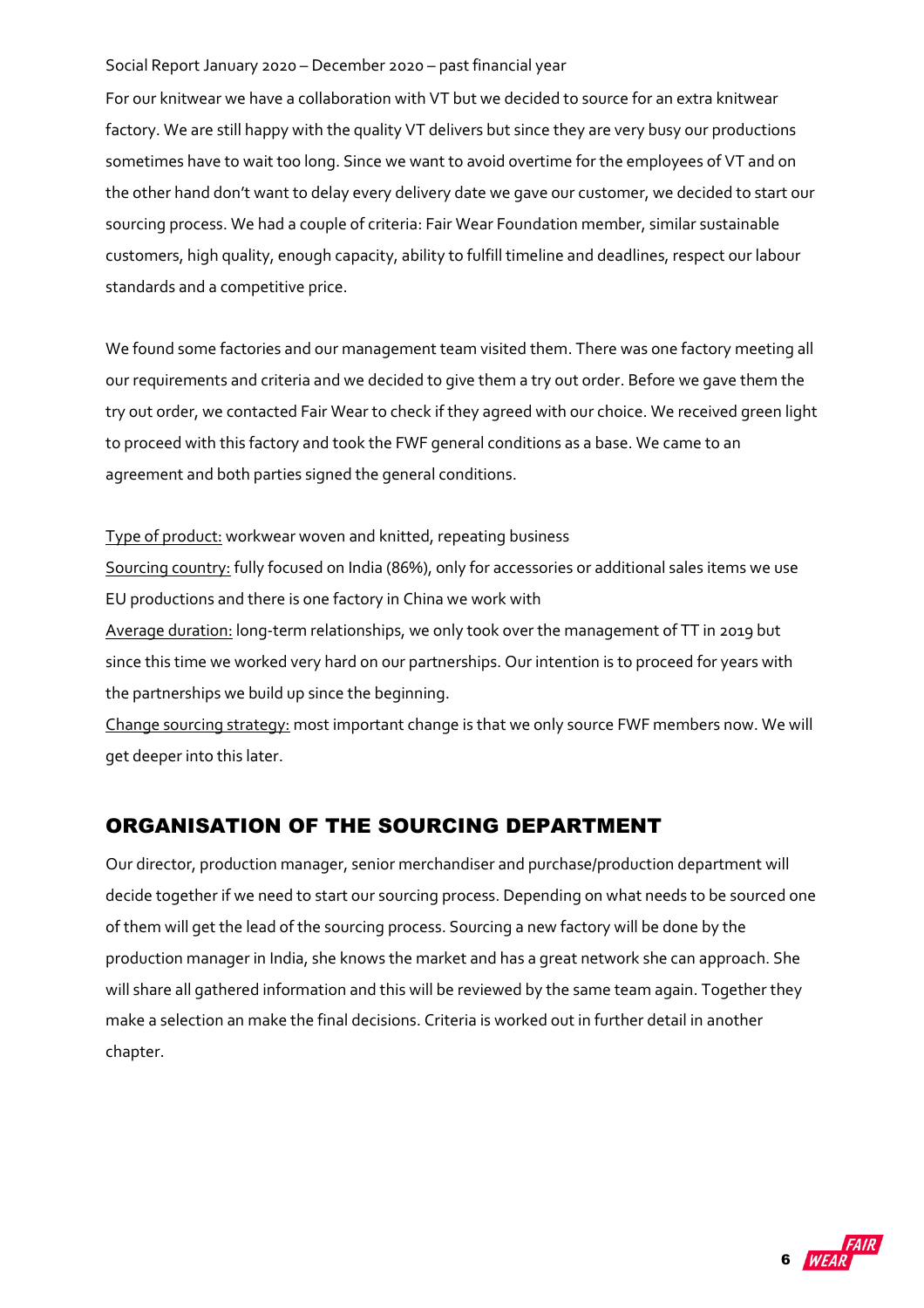### <span id="page-6-0"></span>PRODUCTION CYCLE

Our production cycle did not change much. We still don't work with summer and winter collections. We have fixed styles but we can change colours and logo's for different customers. In general our factories do not have to make complete new patterns. We also try to work as much as possible with fabrics we have in stock. If our customer requests another colour, we only have to ask our fabric supplier for a labdip. All the fabric qualities we work with are fixed as well. More than half of our orders contain repeat orders. With all our factories we discussed a leadtime for repeat orders and a leadtime for new orders. In general all repeat orders will go to the factory who did it the last time. We ask the factory if they can confirm the timeline and delivery date before we share this with our customer.

#### Cycle;

- 1. Receiving an order from our customer
- 2. Adding this order as project in the tracker with all information
- 3. New project; ask 2 factories to fill in the enquiry withing 48 hours so we can decide who gets the order (decision based on capacity, leadtime, price). Repeat order; we ask the previous factory if the timeline is ok for them.
- 4. Adjust project as discussed with the factory (price, timeline, qty). Timeline is depending on capacity and if the fabrics/trims are already in house or need to be ordered.
- 5. Share OC with our customer and PO with the factory.
- 6. Factory follows the timeline we settled together. We get an update every week to confirm the timeline is still followed. If the timeline is not followed we try to find a way to win back time, otherwise we inform our customer that the goods will have a delay.
- 7. Before production starts we pay 30% in advance.
- 8. We always get pre production samples, even for all repeat orders. We let our customers approve the samples so we always know for sure bulk production will be fine.
- 9. Our quality manager visits the factories during every bulk production to check the quality. He also checks if they are still working according to the timeline we settled. He confirms if they will catch the planned shipment.
- 10. We plan a seashipment for every three weeks and an airshipment once a month. The minute we enter the project in to our system, we add a shipment. If the order is not totally finished we can send the last pieces by air so we can deliver all at once to our customer.

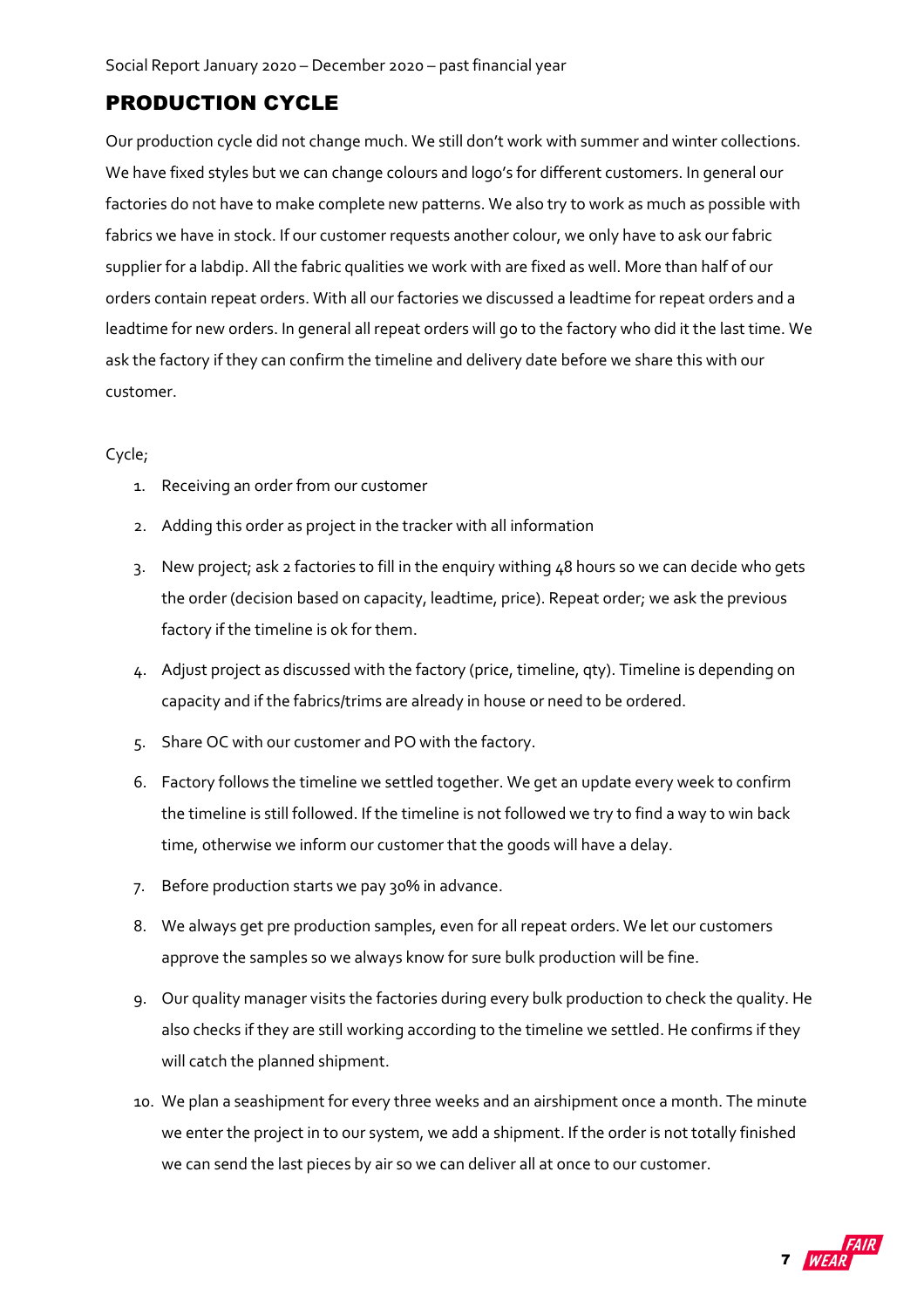11. The minute production is finished and approved by our quality manager, they arrange the shipping docs and ship out the goods to our forwarder. This is also the moment we settle the rest of the payment.

After our sourcing process in 2020, we started a new collaboration with NG and gave them a try out order. This new collaboration works out fine so far. We use our enquiry software that has been implemented in our system last year. Every time we receive a knitwear order we ask both parties (VT and NG) for leadtimes and prices. We don't always choose price wisely, sometimes one of the two just does not have the capacity at that moment so we have to choose for the other factory. This new way of working works well for us and the factories. It is clear to all parties we don't want their employees to work overtime. They don't have to be afraid of losing a project since new projects come in every day.

NG is not only specialized in knitwear but also in wovens. We worked together with CM for years but their last audit was not regarding our requirements (FWF). We decided to put this collaboration (for the biggest part) on hold until they solved their problems. In the meantime our woven factory TT could fall back on NG if they ran out of capacity. This was a relief to our factory but also gave the right motivation to CM to start improving their Labour Standards.

In short, our strategy makes sure all our collaborations are on the same FWF level. Meaning no overtimes, enough capacity, good payments and other social services.

### <span id="page-7-0"></span>FACTORY RELATIONS

We only sourced one new factory this year. First we arranged a meeting with the management of both offices. Together we decided we needed to start our sourcing process, we also decided what our strategy would be and which criteria we would need to follow.

Our production manager in India, called Dolly, has a big network in India. She still owns multiple factories and has a lot of friends with factories. We gave her all the criteria so she could ask her network for help. Criteria:

- 1 Fair Wear Foundation member
- 2 Similar sustainable customers
- 3 High quality
- 4 Enough capacity
- 5 Ability to fulfill timeline and deadlines

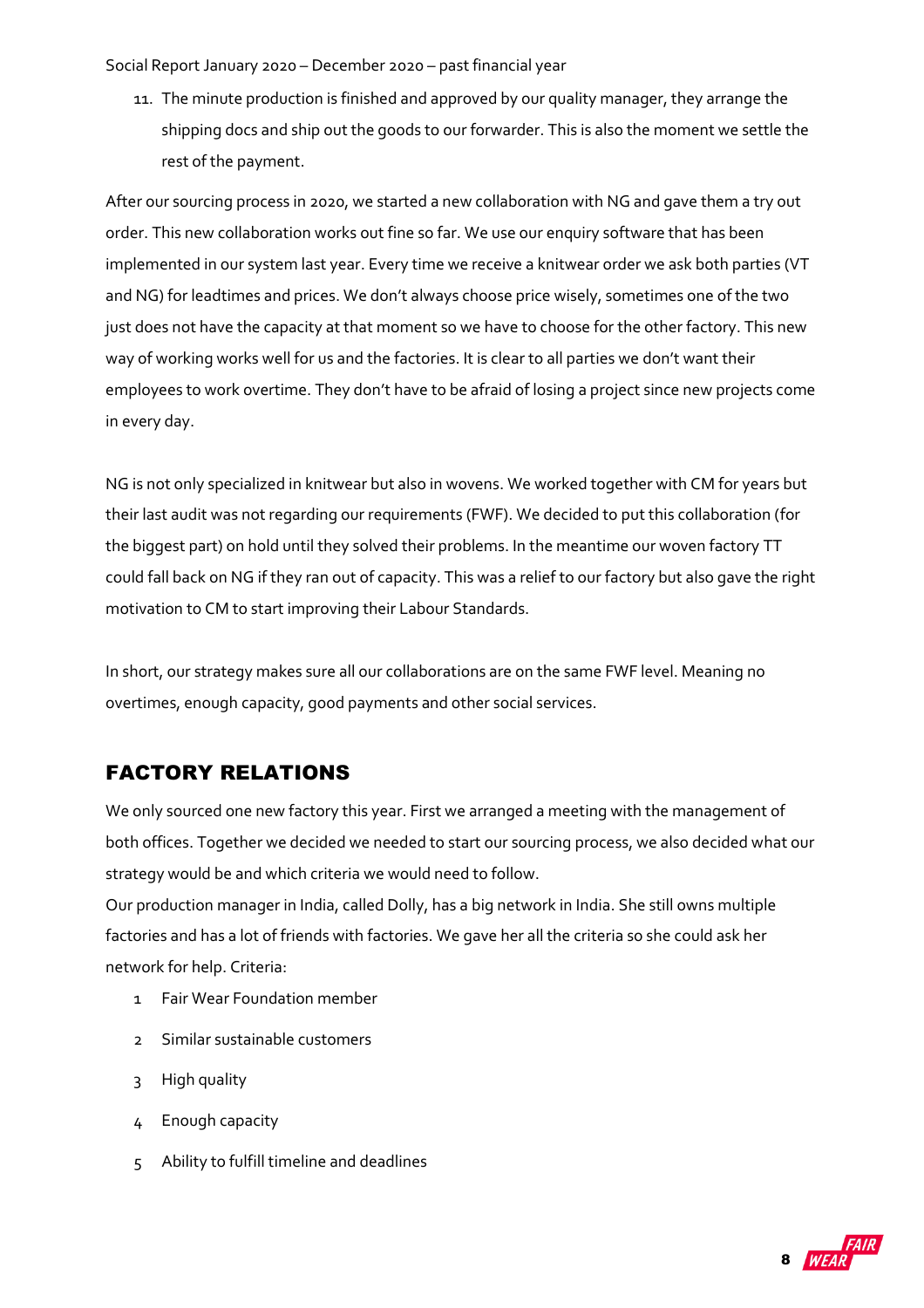- 6 Respect our labour standards
- 7 A competitive price

She received multiple options and shared all of them with us. We checked which factories seemed to meet the requirements (on paper we could only check requirement 1, 2, 4, 5 and 6). We shared a project with the first selection and asked them to share an open costing with them. This way we could check if they also met requirement 7, competitive prices. After the second selection our management team in India went to visit the remaining factories. They checked the quality, manner of working and talked to the employees about labour standards. NG passed our total selection procedure and therefore we worked out the general conditions (discussed with and provided by FWF) and gave them a try out order.

## <span id="page-8-0"></span>INTEGRATION OF MONITORING ACTIVITIES AND SOURCING DECISIONS

In 2019 we took over the management of The Tailors. This factory was not a Fair Wear member and we decided to take care of this. Since we are in the management, it is worth all the energy and money we have put in, in order to make them Fair Wear member and let them pass all audits. We came to the insight that we can not put in the time and money every time we source a new factory therefore our nr. 1 requirement now is that the factory should already be a Fair Wear member.

We also believe the mindset of factories which are already Fair Wear member are closer to ours. We always build on long term relationships and therefore we find it important that our partners can take us to the next level. It does not matter if the factory gets improvement points from FWF during their audits, there always must be space to improve. More important to us, is that the factory understands these feedback and the importance to improve. Of course our office in India is helping them with everything they need but both parties should invest equally energy to make the collaboration a success.

For example, CM received quite a lot points of improvement. We decided to put our production collaboration (for a big part) on hold until they improved these points. Our office guided them trough all points and because the pleasant cooperation, we grew closer to each other again. They mentioned we put in a lot of effort to help them and they gratefully responded with putting in a lot of effort as well.

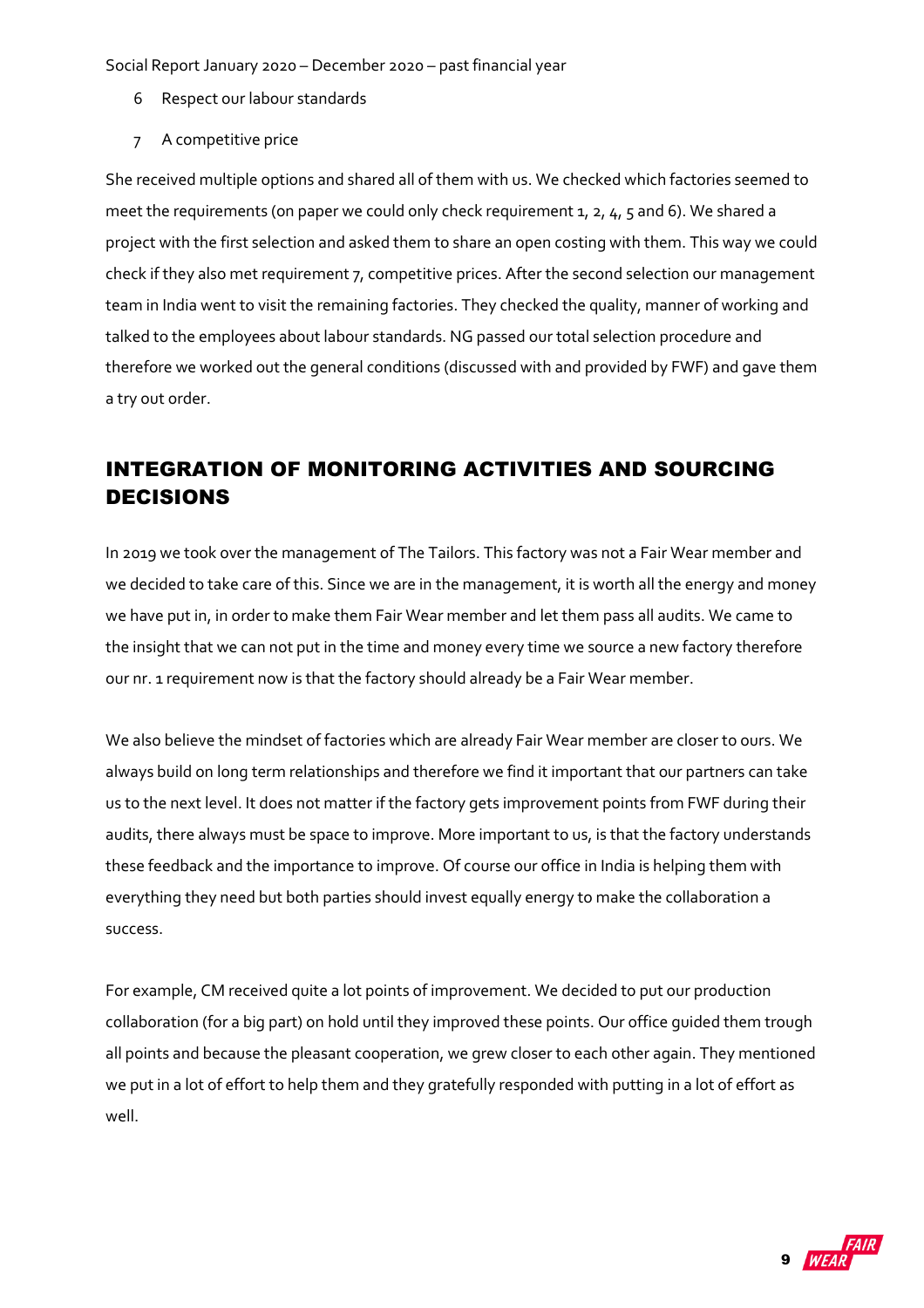We are very happy to have our own office in India which is responsible for the contact with all factories. They speak the same language and we always ask them to keep close contact with all of them to know what is going on and help them whenever they want/need. Our goal is to make our partners feel like real partners, if they enjoy working with us they will feel responsible to make us feel the same. We learned this will lead to long term relationships which leads to a stable yet flexible organization.

## <span id="page-9-0"></span>Coherent system for monitoring and remediation

We keep on improving our digital system based on all problems we encounter on a yearly base. We monitor every step of the supply chain of every factory. This way we have a good insight in everything that is happening and also what is not happening. Every factory has his own challenges and we measure which problems are becoming very common. Based on this information, we plan meetings with the factory to check how we can improve this and we make a plan of action.

For example we mentioned a lot of projects were delayed because of overdue fabrics. Based on this information we set up a meeting to discuss what was going on. Apparently the fabric supplier was not giving our orders priority due to the smaller quantity. The supplier was happy with the total yearly quantity but not with the multiple shipments. We decided to check how many meters per fabric and per colour we bought in total on a yearly base. Based on this data we determined minimum stock quantities. This way we always have stock which lead to less delays for our customers and bigger orders for our supplier. Our supplier gave us better prices for the bigger orders so we did get multiple benefits in return.

Of course we also work actively with the FairForce system provided by Fair Wear. This system we use to keep track of overarching information. In short; all details are recorded in our own system and summaries, reports and detailed plans are shared in the Fair Force system.

#### Most important findings per Fair Wear labour standard:

1. Employment is freely chosen > All audit reports confirm there is no forced labour/employment.

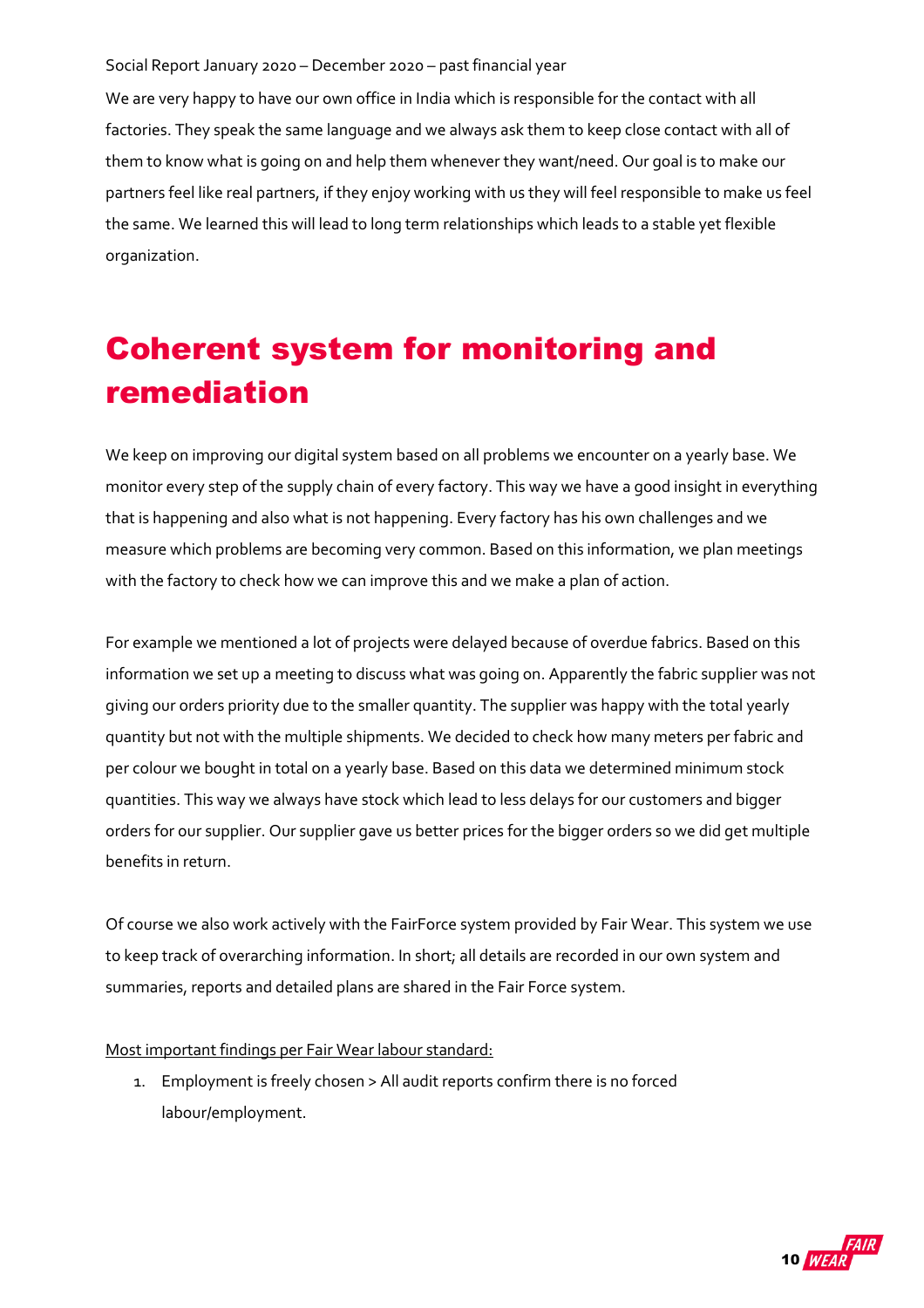- 2. Freedom of association and the right to collective bargaining > we came to the conclusion this is possible in all our factories but not all employees are aware of all the facts. We need to get into these details with all workers.
- 3. There is no discriminations in employment > This has not been an issue anywhere.
- 4. No exploitation of child labour > Our management in India is feeling the same about this subject as our management in The Netherlands. This is really not an option and since our management is visiting all factories so often (not always by appointment), we know for sure this is not happening in any of our factories.
- 5. Payment of living wage > we made a plan together with the total management to pay 2000 INR above the minimums. Details are written down in the work plan. We want to use this a good example for the other factories we work with.
- 6. Reasonable hours of work > we focused on keeping fabrics/trims in stock so productions can start and finish in time. Staring in time means we don't have to win time back and don't need overtime. We are still working on updating our system to keep even better track on the available capacity each month.
- 7. Safe and healthy working conditions > Our management makes sure they check out the tailors have everything they need in terms of health and safety. During COVID-19 we of course arranged face masks and disinfection. The factories we work with on a daily base arranged private transport to avoid crowds and VT choose to start working in multiple groups to reduce the contacts.
- 8. Legally binding employment relationship > We found out that in general it is hard to find good employees. This employees have a good position towards the factories so they can not be pushed in unpleasant positions. If they want a contract, they can get one with good conditions.

### <span id="page-10-0"></span>TT / INDIA (43%)

Just before the lockdown came to us and India, Bart visited the factory in February. Our office in Delhi is across the road, they visit the factory on a daily base. We have two project/production meetings a week with TT to discuss all running points. They tailors just passed their audit end 2019, so in 2020 we focused on the outcome of this audit. We made a workplan with a planning to meet all requirements and we are still following this plan. TT has been audited twice in 2019. Based on the first report a lot

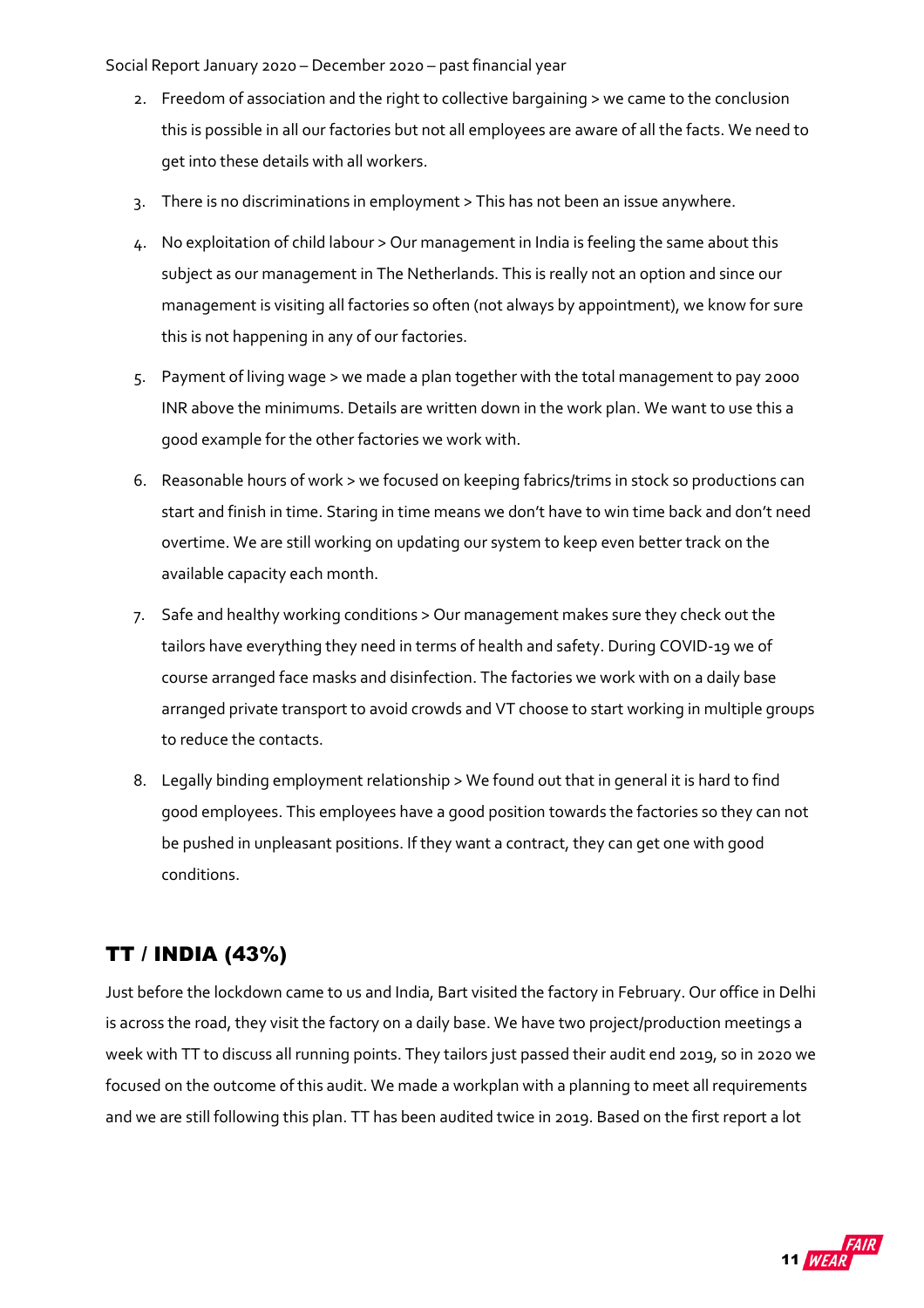of measures have been taken. After the second audit, we wrote a full improvement workplan and worked accordingly.

#### Most important findings per Fair Wear labour standard:

- 1. Employment is freely chosen > Our sample tailor took quite some days off which led to delays of the pp samples. If our pp samples come in late, we have to win time back in production. We don't want our tailors to work overtime and we also don't want to forbid our sample tailor to take days off. We decided to start looking for another sample tailor who can be used into production when all samples have been made. We are clearly never forcing labor/employment however the audit shows that our workers are not aware of the terminations and disciplinary policies. We will focus on this.
- 2. Freedom of association and the right to collective bargaining > during COVID-19 we have asked our management to ask the tailors themselves what they would prefer. Working in multiple groups to reduce contacts, private transport to reduce contact we even asked them if they needed help with for example finding a residence nearby the factory. We decided to enter the dialogue with all employees and make democratic decisions. Of course everyone was free to go home to their family as well but the public transport was not in use for a while. During this time, a lot of tailors were rather working than sitting and waiting at their residence.
- 3. There is no discriminations in employment > At the tailors we know for sure this is not happening. We are growing so hard that we are always looking for new tailors, everyone (not children) with the right experience can join the team. We have a lot of different religions in the team and everyone is accepting and respecting each other. Head of the factory is for example Muslim, production manager is Hinduism and senior merchandiser is Christian. We were under the assumption that from 18 years everyone could start working, this is also written into our policy. This seems to be a misunderstanding, 18 should change to 16 years, we will adjust this in our policy.
- 4. No exploitation of child labour > Our management in India is feeling the same about this subject as our management in The Netherlands. This is really not an option and since our management is visiting The Tailors every day, we know for sure this is not happening.
- 5. Payment of living wage > we made a plan together with the total management to pay 2000 INR above the minimums. Details are written down in the work plan.

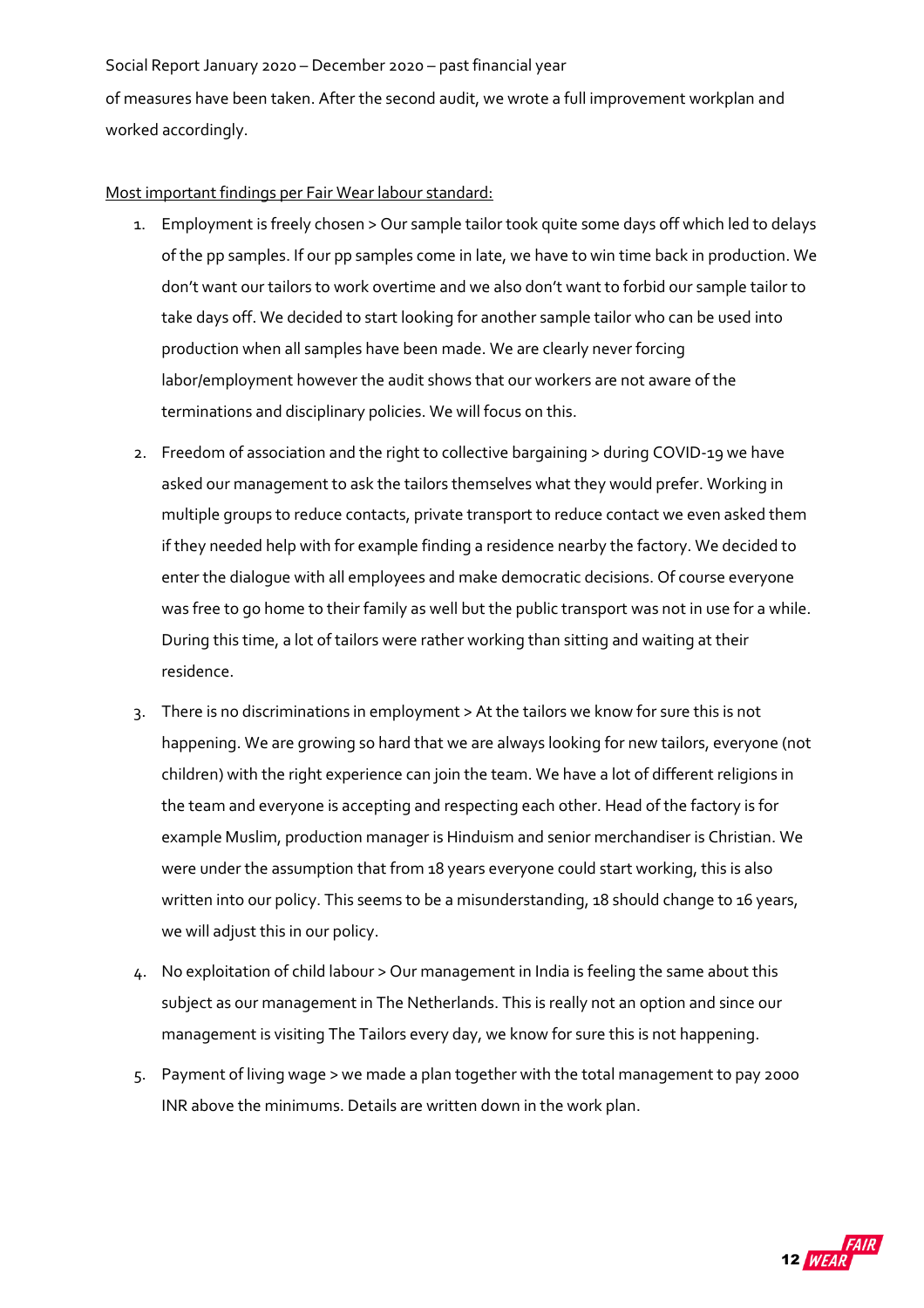- 6. Reasonable hours of work > we focused on keeping fabrics/trims in stock so productions can start and finish in time. We are still working on updating our system to keep even better track on the available capacity each month. We do everything to keep the working hours reasonable and so far so good. Our tailors never work on Sunday and the factory is also closed every evening and night.
- 7. Safe and healthy working conditions > Our management makes sure they check out the tailors have everything they need in terms of health and safety. During COVID-19 we of course arranged face masks and disinfection. Our office employees worked from home as much as possible and if they were heading to the office of factory, we arranged cabs so they did not had to travel by public transport. We have rented extra space so nothing will be blocked ever again.
- 8. Legally binding employment relationship > Our conditions are good and nobody is bound by any contracts. The tailors come to work every day and they will be paid even if we have a gap in production. We find this important because we want to keep our tailors. We think and act long term. We are happy to bind them legally to the company, if the tailors request this. Alle copies of appointment letters are maintained in the personal files but not handed out, this will be done in the future.

### <span id="page-12-0"></span>VT/ INDIA (38%)

During Bart his visit, he also visited VT. Besides that our quality manager visits the factory on a weekly base. Of course this year, he was not able to visit every week due to lockdowns and COVID-19 measures. There was planned an audit by the end of 2020, we focused on preparing the factory for this audit. VT is very professional and did not need a lot of help from us to prepare. We made a checklist and checked with them if they did not miss out anything. We have in total two audits in our system, from 2017 en 2020. The audit in 2020, found place end of December. We are expecting the report to review and discuss together with the management from TT, TS and VT.

Most important findings per Fair Wear labour standard:

- 1. Employment is freely chosen > the audit end 2020 confirmed employment is freely chosen. No movements are restricted, no documents are withheld, they get paid every month.
- 2. Freedom of association and the right to collective bargaining > All workers are free to join the union. Workers are not aware of the formation and functions of the committee, we have to work on this.

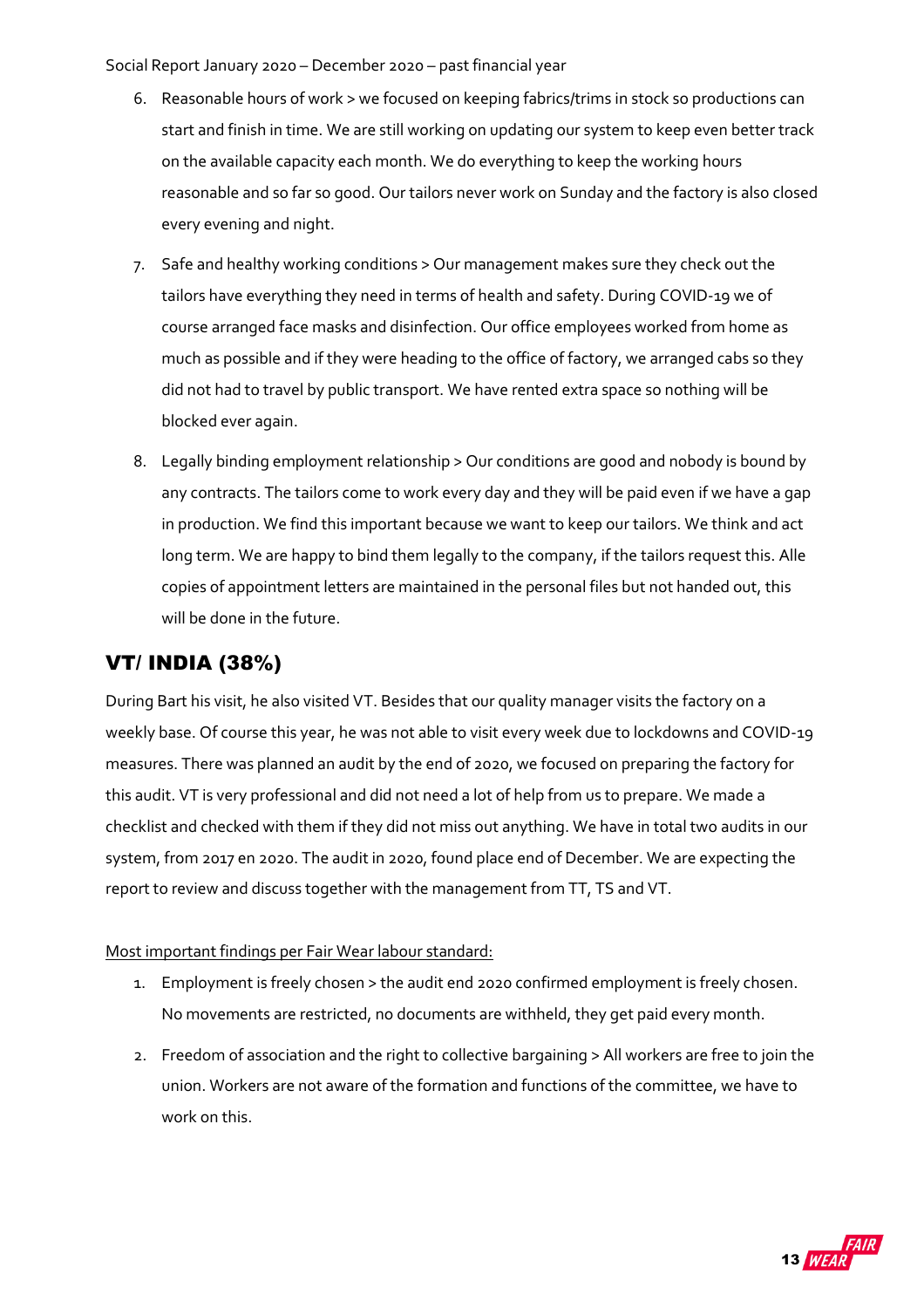- 3. There is no discriminations in employment > workers never get dismissed (without good reason) or forced to resign. Recruitment is really based on experience not on other factors.
- 4. No exploitation of child labour > All workers are above 20, factory checks the ages with birth certificates.
- 5. Payment of living wage > All workers receive the legal minimum wages. We have already been in communication about living wages. To give a good examples we started working towards living wages with The tailors.
- 6. Reasonable hours of work > There is a clear policy about working hours from 9.00 am to 6.00 pm and Sunday is the weekly day off.
- 7. Safe and healthy working conditions > VT receive a lot of positive feedback but also a lot of improvement points. We have to set up a meeting to discuss all and get these points clear. We will also ask our quality manager to help them with the improvement of these points since he knows how it should be.
- 8. Legally binding employment relationship > All workers are on company roll and all appointments/contracts are legal.

### <span id="page-13-0"></span>CM/ INDIA (3%)

Our quality manager Rajiv visits the factory every now and then to do a check up. There was planned an audit for end 2020 so we did our best to help the factory to prepare. Unfortunately the factory did not really respond to our help. The outcome of the audit was not according to our standard, on top of that the factory received an complaint. Based on all these points, we decided to put the collaboration on hold. After we received the audit outcome, we sat together and explained we were willing to help them improve. They accepted our help and we have re-established our partnership. However for now we will not give the factory new projects, we also don't give them all repeat-orders since our trust has not been fully restored yet.

#### Most important findings per Fair Wear labour standard:

- 1. Employment is freely chosen > Employment and labour is not forced but the factory could offer more help regarding accommodation and should also get their documentation system under control. This is not worked out in details for every employee.
- 2. Freedom of association and the right to collective bargaining > Factory has a Collective Bargaining Agreement but workers are not aware of committees.
- 3. There is no discriminations in employment > Confirmed there is no discrimination.

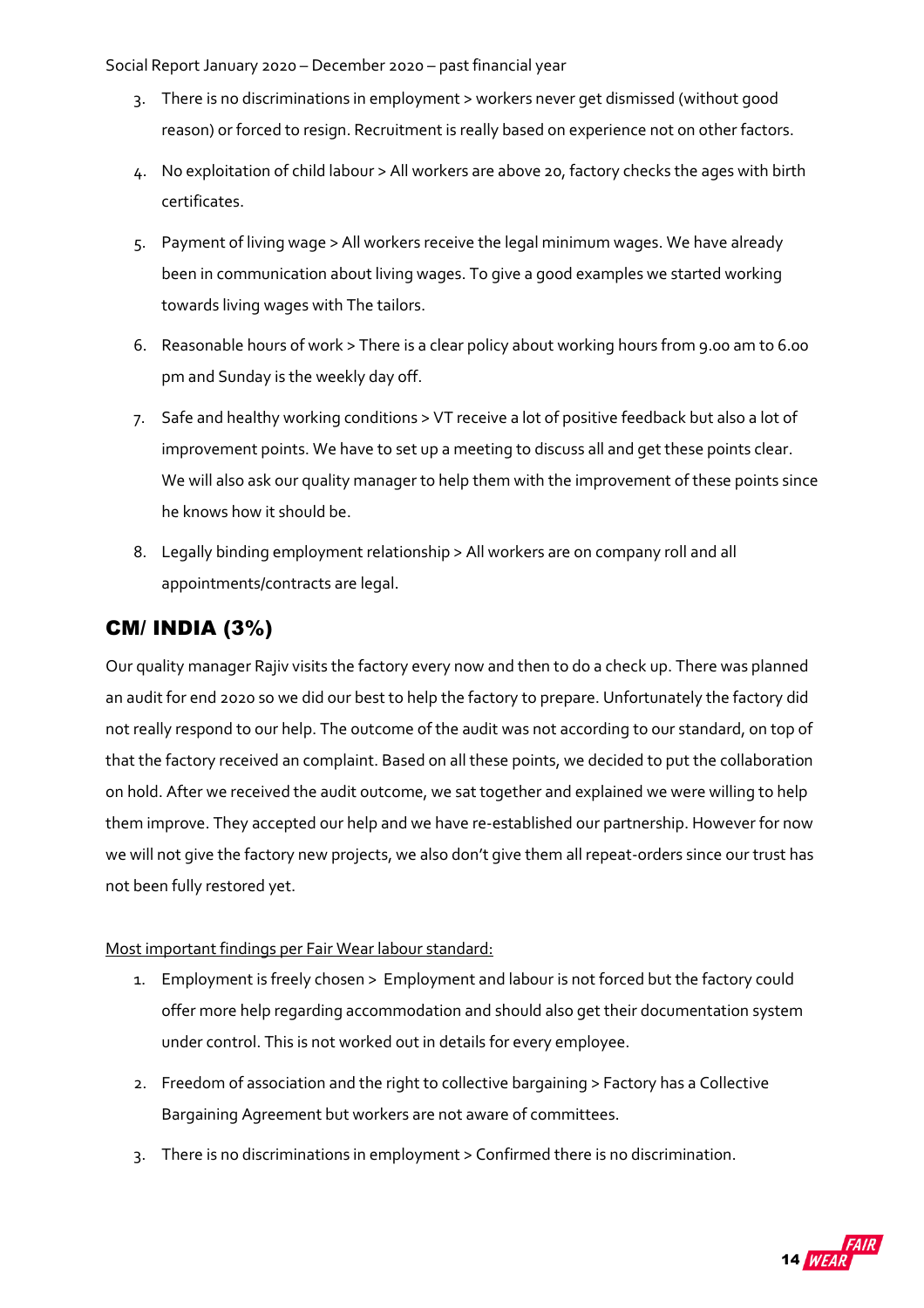- 4. No exploitation of child labour > This is not socially accepted and however not all documentation is there, there is no sign of child labour at all.
- 5. Payment of living wage > legal minimum wages are not paid to the workers, social securities are not paid for all tailors. CM really needs to improve this. This is unacceptable for us, this makes it unable to build further on our relationship.
- 6. Reasonable hours of work > documents seem to be falsified and not workable. Records are not matching interview outcomes.
- 7. Safe and healthy working conditions > there are a lot of requirements not met yet. This has also something to do with the fact that they just moved but this needs to be solved very soon.
- 8. Legally binding employment relationship > they started to document everything and get a system. Unfortunately this is not organized yet for all employees.

## <span id="page-14-0"></span>AR / INDIA (2%)

We decided in 2019 to stop the collaboration with this factory. They agreed with this decision and together we agreed to one last project in 2020. Factory has not been visited in 2020 since the management visited them late in 2019. All business will be taken over by TT.

### <span id="page-14-1"></span>CW / CHINA (1%)

We only do business if our customer especially requests this, this happens approximately one time each year. The factory is a FWF member and that is why we agree every now and then as an service towards our customers. We always ask them to share their FWF reports to review and we let them know they can ask us for help if they need it to improve.

### <span id="page-14-2"></span>AX / PORTUGAL (13%)

Due to COVID-19 the factory has not been visited, this will be on the agenda of our director for 2021 (hopefully). Since this is a European factory, FWF does not need further details from us. Nevertheless we will gather the same information in our system as we do for all other factories. We also share the summaries in the Fair Force system.

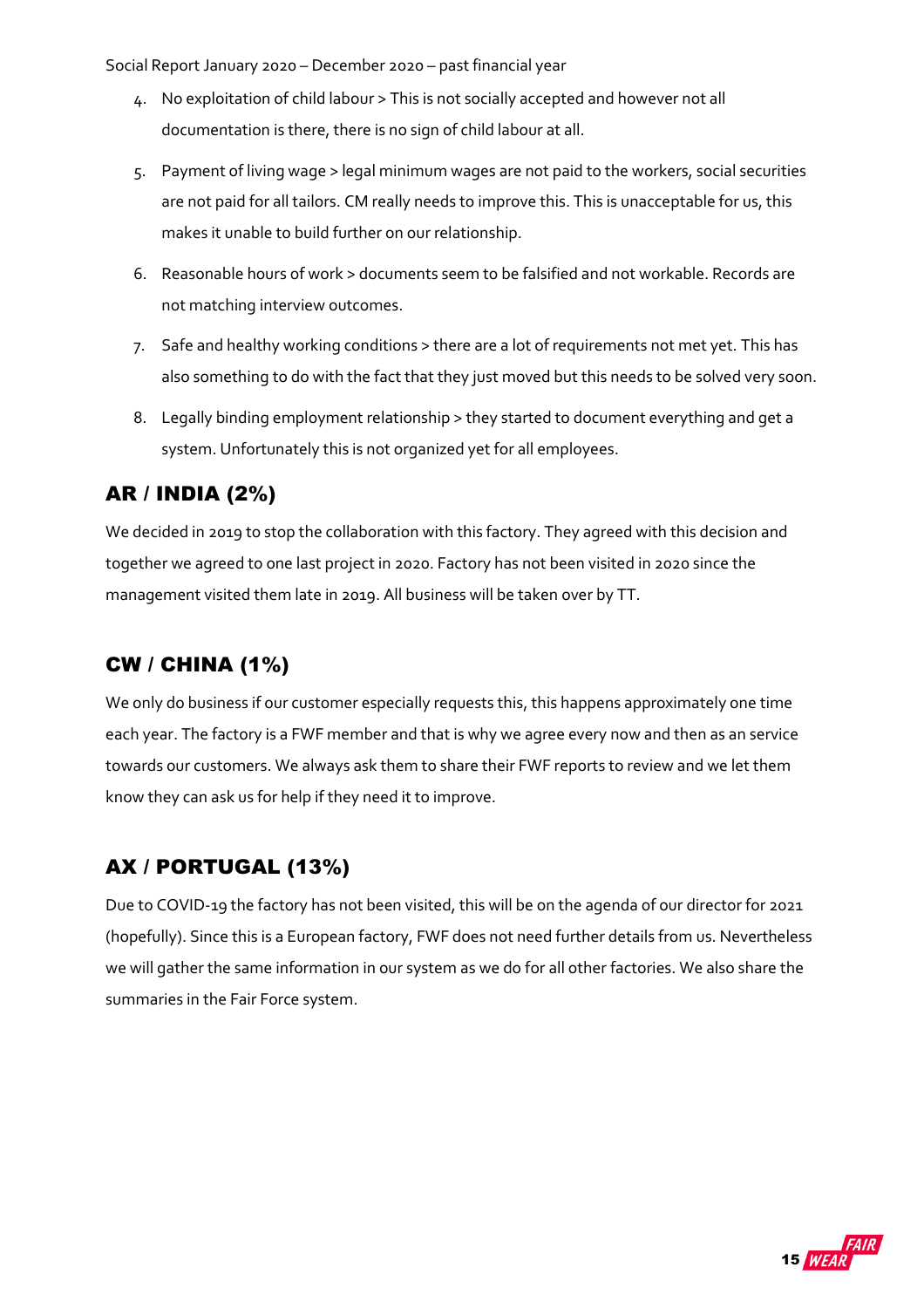<span id="page-15-0"></span>

## <span id="page-15-1"></span>Complaints handling

In 2020 we only received one complaint notice. This complaint was for CM, we already had the feeling there was something going on with this factory. The factory decided to move partly to another area and according to us they took to much work on their plate. They were not willing to communicate with us so we decided to put the collaboration on hold. We had three repeat-orders from customers we had to give them but we did not gave them new projects.

All this happened even before we received the complaint. We awaited their audit and at the same time we get to know about the complaint. After gathering all the information we decided to get in contact with the factory to set up a meeting to clear the air. We offered them our help to improve and to restart our collaboration.

## <span id="page-15-2"></span>Training and capacity building

### <span id="page-15-3"></span>ACTIVITIES TO INFORM STAFF MEMBERS

Our director attends all FWF webinars and informs the Dutch and Indian office staff after every webinar with a summary by email. He makes sure everyone is aware of the latest updates because awareness among the staff is one of the most important things. Once in a while he makes a planning with all FWF webinars and invites employees for which it could be interesting.

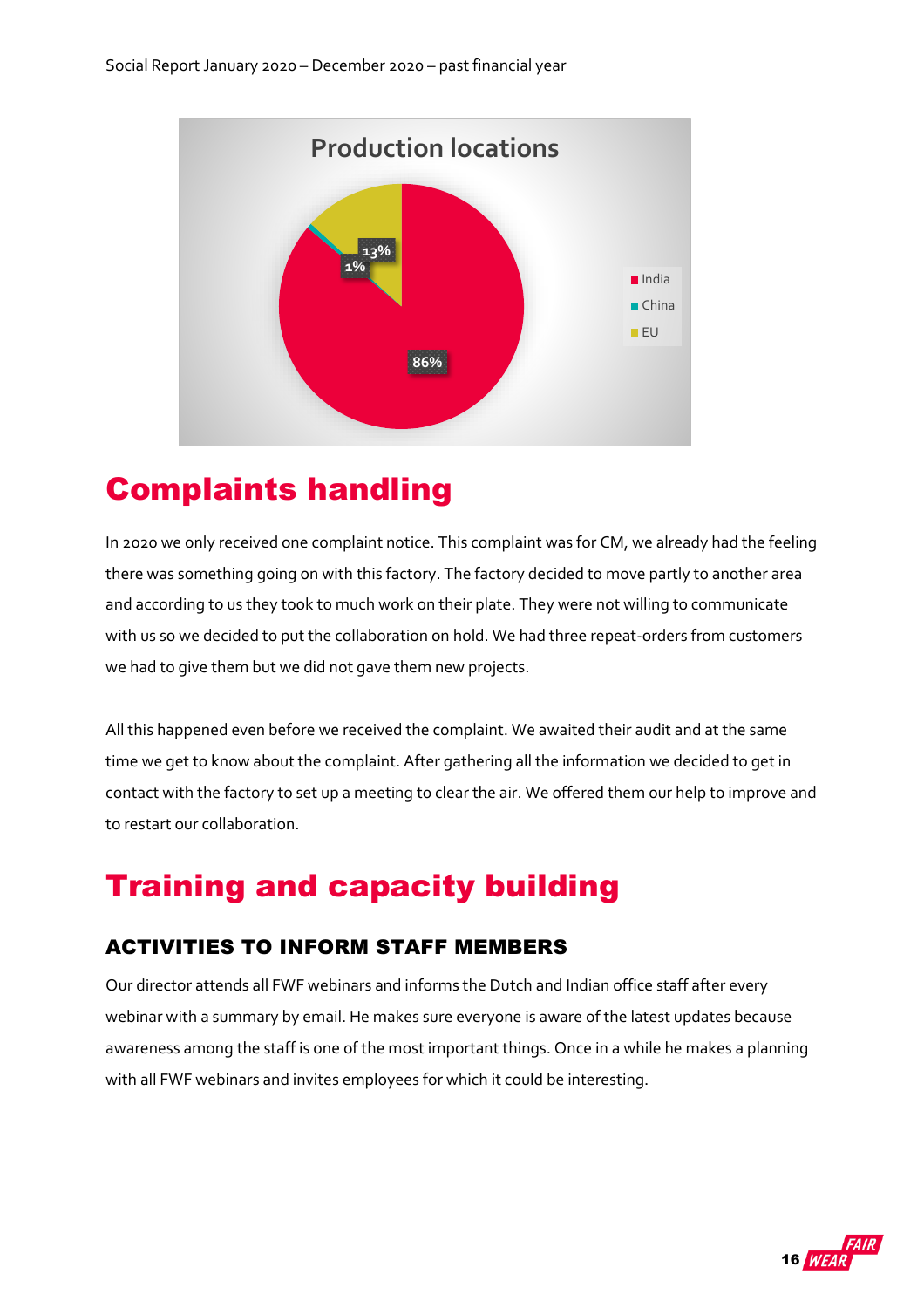Besides the FWF webinars we are Modint member and attend several of their webinars as well. These webinars are interesting to get the know what the trends are for each department; purchasing, production and design.

The tailors working in the factory are kept up to date by notes in the factory in multiple languages. If there are big, important matters our management will go there to inform them and give them oral explanation. We are also working on finding the perfect contact person for confidential information, so our tailors they can ask/share everything they want anonymously.

### <span id="page-16-0"></span>ACTIVITIES TO INFORM AGENTS

We don't work with agents.

### <span id="page-16-1"></span>ACTIVITIES TO INFORM MANUFACTURERS AND WORKERS

The manufacturers we work with are in contact with our office on a daily base. Besides this our quality manager visits them quite often. During every trip he checks if still all important FWF information is visible for the tailors working in the concerned factory. Information sheets are available in multiple (local) languages for the workers (including The Code and the contact details of the complaints handler).

We only work with other FWF members, the factories we work with for years are aware of this requirement and became member. New factories we source are selected based on if they are FWF member. If not, they won't take part of the further sourcing process. In brief, all our stakeholders are FWF minded and aware of the guidelines they have to follow and requirements they have to meet.

## <span id="page-16-2"></span>Information management

For the FWF workplan we made a planning for all our points of improvement. We try to follow this planning and are discussing the planning (to do's) every week. During the meeting we take notes which we share with the whole team so everyone is aware of everything that is happening. We also have asked our system developer to create more options to save factory information. We can add all notes of the meetings in our system, we have all information gathered at one page. We also can add attachments, so we save all documents concerning FWF on the same page. We started testing these new possibilities and are planning to improve this tracking system further in the following year.

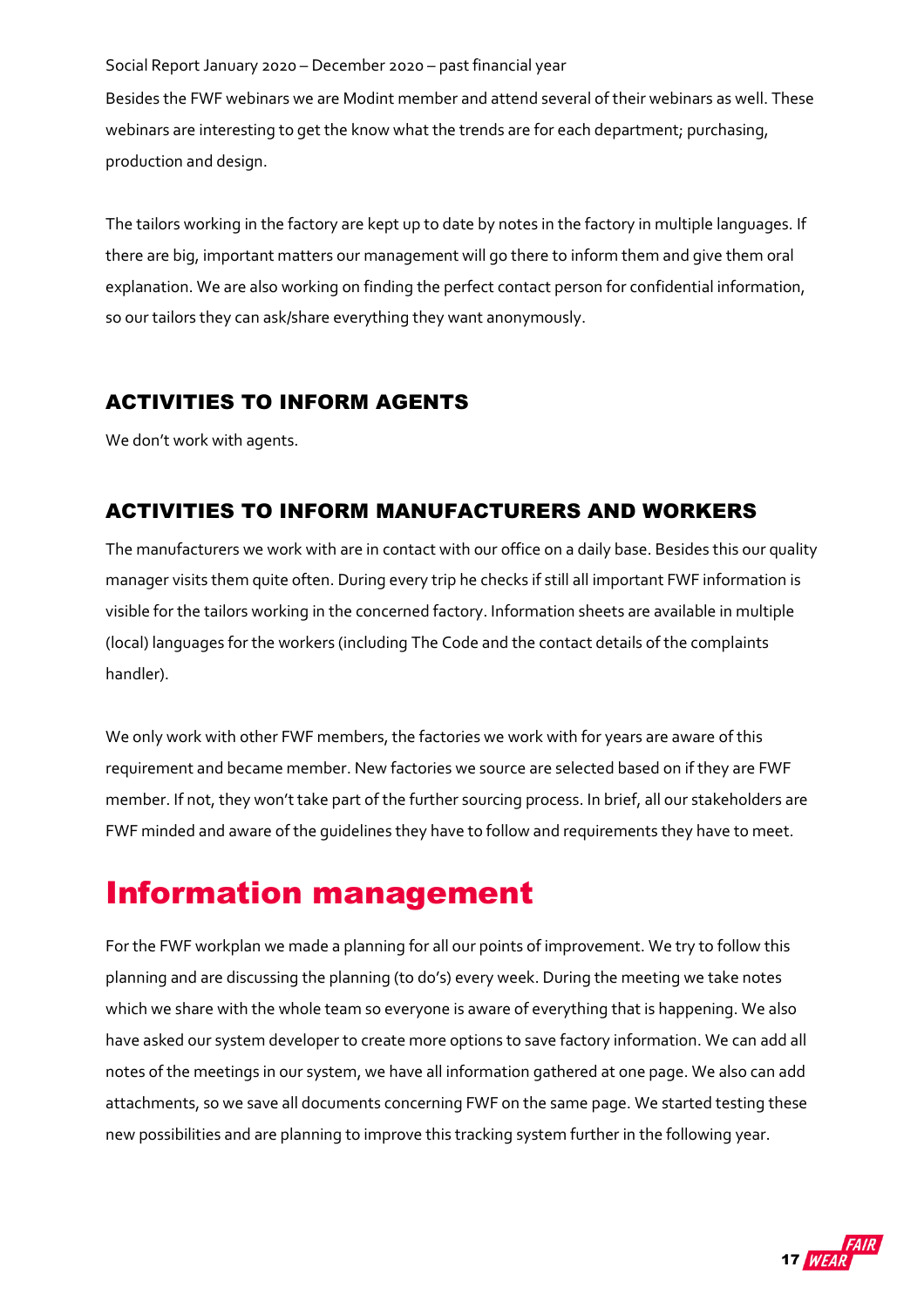## <span id="page-17-0"></span>Transparency & communication

We are very transparent about our FWF membership since we are very proud of it. We work really hard to get good results and to improve ourselves. Of course not only for the results on paper, but it is really encouraging to receive positive feedback from our workers and employees. If they are happy, they are willing to work in a different way for us, which leads to more efficiency, better prices, better quality and happy customers. Happy customers mean repeating business for us and our factories, so everyone benefits from this situation.

Since we are communicating about sustainability and FWF a lot, online and offline, we are building up our marketing department to focus even more on this communication. In 2020 we mentioned it during every meeting, it is mentioned on all of our websites and we have posted (and are posting) on social media about everything we do for FWF and the steps we make. Our target group changed towards customers with focus on sustainable purchasing. Our customers are specially asking for sustainable and social responsible productions, they also need proof of this. Our FWF reports help us to proof our CSR status to the customer.

## <span id="page-17-1"></span>Stakeholder engagement

Our dealers are increasingly getting sustainability questions/requests. They ask us for help and we organize sales meetings for them for which sustainability and FWF are big topics. We also share pictures with our dealers so they can tell and show their customers and stakeholders how production is done. One of our Dealers has started his own sustainable project group, which we join every now and then.

Besides this we have worked with multiple export students to help them with their researches. One export assignment they worked out internally. They came back to us with their findings, conclusions and recommendations.

We also had contact with our contact person at FWF to brainstorm together about several matters. We asked for example for general conditions we could share with our new manufacturers. We are also in close contact with our contact person at Modint. We have attended multiple sourcing webinars since this was an active topic within our organization. They keep us informed about everything that is happening in our marketing worldwide and bring us in contact with interesting people.